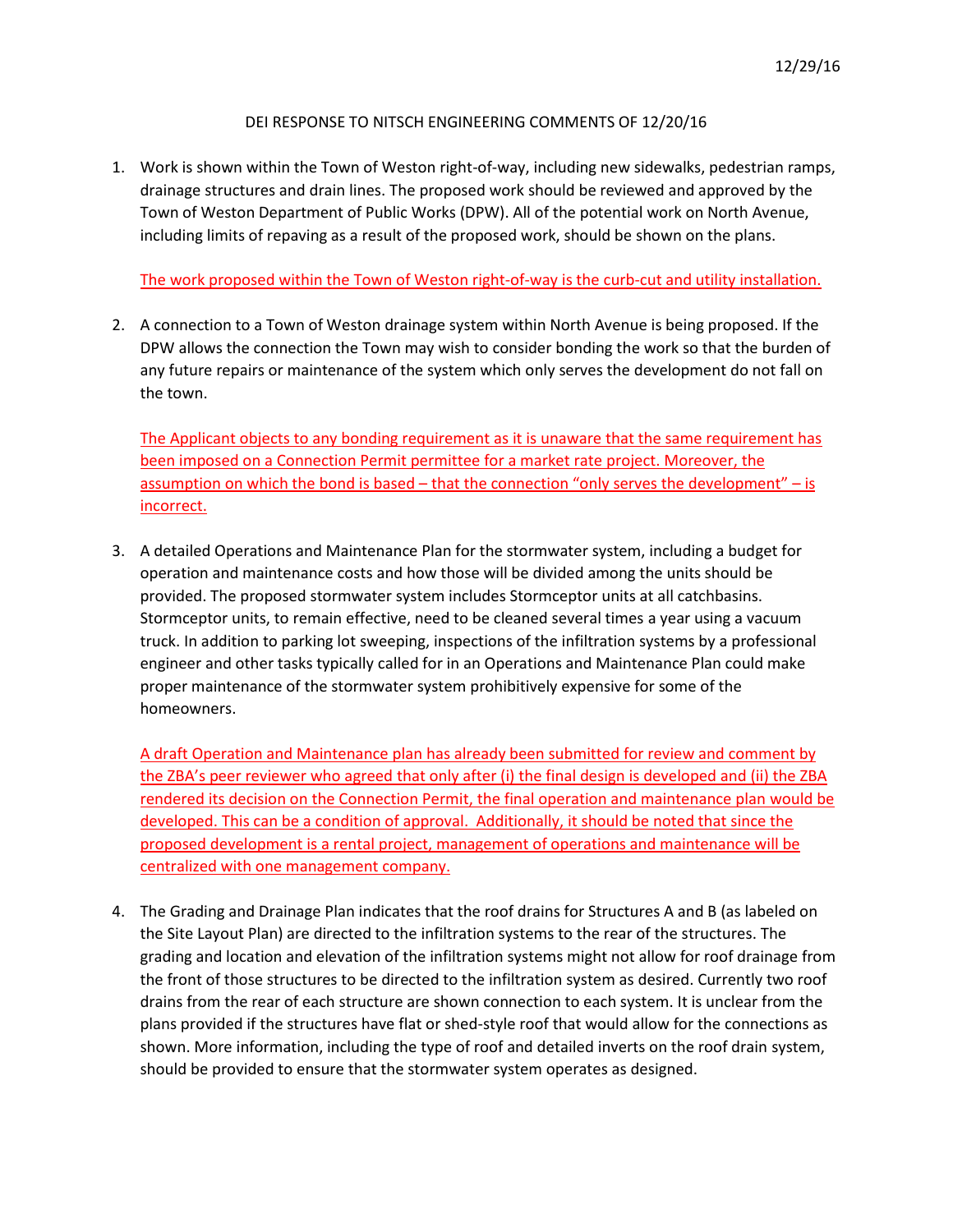The proposed buildings have various roof planes that direct water off all sides of the house. The proposed units will collect stormwater in gutters that lead to down spouts then to underground pipes. The pipes with invert information illustrating that water is directed to the infiltration systems have been added to the plans.

5. The infiltration systems to the rear of Structures A and B are about 8' and 10' from the foundation walls of those structures. The basements of those structures would be about the same elevation of the infiltration systems. Without extensive waterproofing and additional detailing of the infiltration system, water from those systems will follow the path of least resistance, which could be to the basements of those structures. The proximity of those infiltration systems to those structures is such that using standard excavation techniques (laying back the slopes) there will no native soils left between the systems and structures to impede the flow of water. If the structures are not to have basements then the foundation walls, including foundation drains, need to be detailed so ensure that water from the infiltration systems does flow directly into the foundation drains, thus shortcircuiting the stormwater management system.

All of the buildings are proposed to be slab-on-grade with no basement space.

6. Foundation drains for all the structures, including the site walls should be shown and their impact on the stormwater management system should be quantified and accounted for in the mitigation.

All of the buildings are proposed to be slab-on-grade with no basement space.

7. Catchbasins 202, 211, 210 and 204 all have rim to top of pipe distances of one foot or less. The use of such shallow cover might not be possible with the use of Stormceptors. Manufacturer literature or shop drawings should be provided to ensure that such shallow cover is possible.

The inverts to the catch basin have been lowered to provide approximately 4-feet of separation between the rim and invert. Given the location of these catch basins and their proximity to the underground infiltration basins, additional depth can be provided if needed in the judgment of the ZBA's peer reviewer who is familiar with the system.

8. The pedestrian ramps, especially those within the town right-of-way, should be detailed to ensure their compliance with Massachusetts Architectural Access Board regulations. In addition, it is unclear where one of the pedestrian ramps (the one adjacent to building D) is directing pedestrian to as there is no matching ramp on the other side of the drive.

This issue was raised during VHB's most recent review and it has been addressed in the current plan set. A standard detail has been included in the current permit plan set. All ramps will be required to comply with the most recent ADA and MAAB regulations and standards.

9. The Utilities Plan indicates that each structure will have single gas, water, electric and telecom connections. Typically, utility providers require that each unit have individual services with either external meters or shut-offs. If the Applicant is proposing a single, common utility room for each